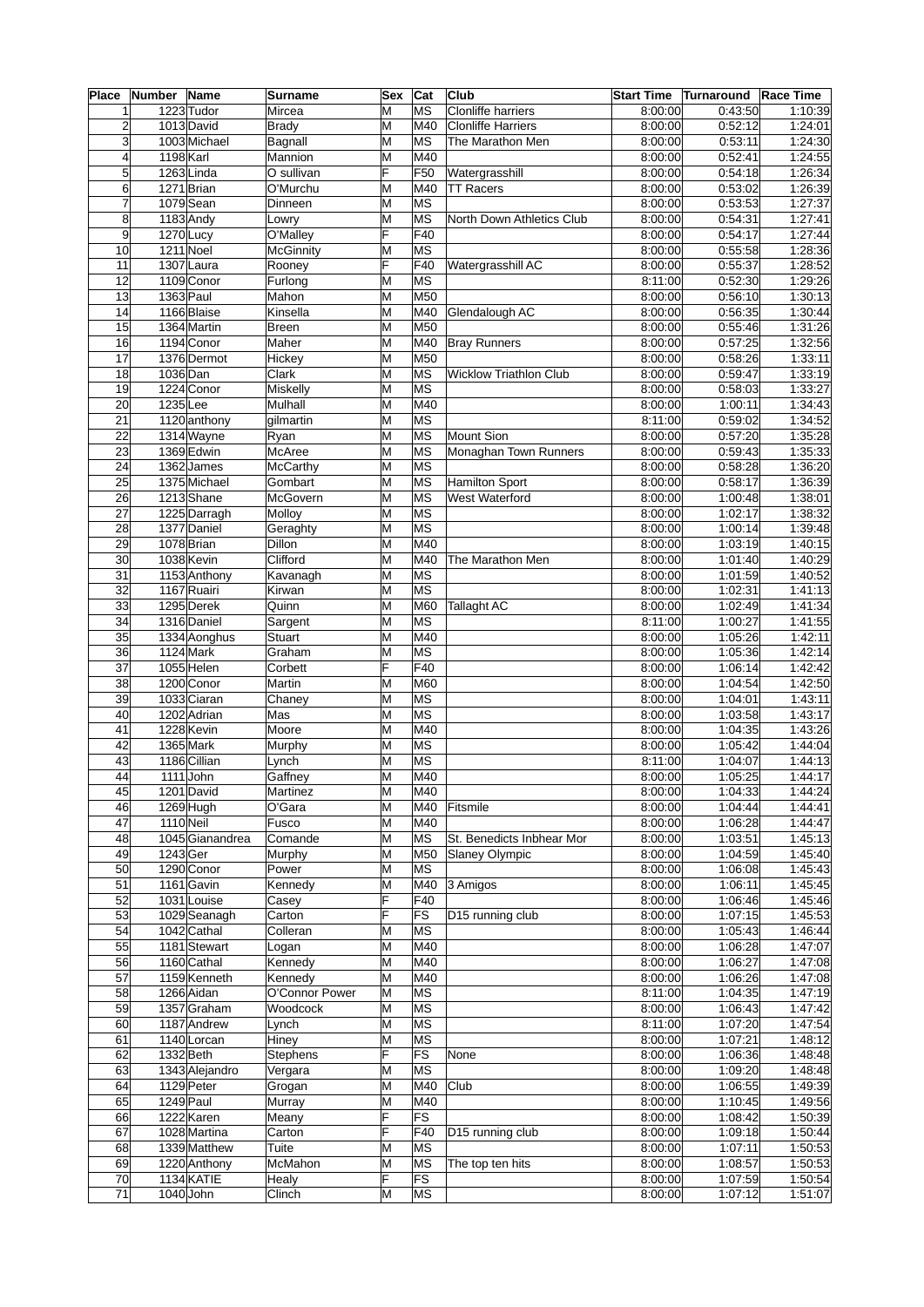| 72                    | $1077$ Alan |                              | Devitt                  | M      | $\overline{M40}$                |                                     | 8:00:00            | 1:08:32            | 1:51:07            |
|-----------------------|-------------|------------------------------|-------------------------|--------|---------------------------------|-------------------------------------|--------------------|--------------------|--------------------|
| 73                    |             | 1312 Christopher             | Ryan                    | M      | MS                              |                                     | 8:00:00            | 1:08:13            | 1:51:10            |
| 74                    |             | 1037 kenneth                 | clerkin                 | M      | M40                             | Naas AC                             | 8:00:00            | 1:08:41            | 1:51:13            |
| 75                    |             | 1378 John                    | <b>Burke</b>            | M      | МS                              |                                     | 8:00:00            | 1:12:29            | 1:51:23            |
| 76                    |             | 1192 Katie                   | Magorrian               | F      | FS                              |                                     | 8:00:00            | 1:08:37            | 1:51:27            |
| 77                    |             | 1052 Christian               | Connolly                | M      | МS                              |                                     | 8:11:00            | 1:07:26            | 1:52:08            |
| 78                    |             | 1119 Shane                   | Geoghegan               | M      | MS                              |                                     | 8:00:00            | 1:08:36            | 1:52:08            |
| 79                    |             | $1273$ Cara                  | O'Toole                 | F      | F40                             |                                     | 8:00:00            | 1:09:54            | 1:52:13            |
| 80                    | 1333 lan    |                              | <b>Sterio</b>           | M      | MS                              |                                     | 8:11:00            |                    | 1:52:34            |
| 81                    |             | 1054 Andrew                  | <b>Connolly Crangle</b> | M      | M50                             |                                     | 8:00:00            | 1:10:00            | 1:52:49            |
| 82                    |             | 1050 Michelle                | Connolly                | F      | F50                             |                                     | 8:11:00            | 1:11:20            | 1:53:20            |
| 83                    |             | 1178 Tanya                   | Leisk                   | Ë<br>F | F40                             | Watergrasshill AC                   | 8:00:00            | 1:11:20            | 1:53:31<br>1:53:48 |
| 84<br>$\overline{85}$ | $1131$ Tom  | 1311 Holly                   | Ryan<br>Guing           | M      | $\overline{\mathsf{FS}}$<br>M50 |                                     | 8:00:00<br>8:00:00 | 1:10:54<br>1:10:56 | 1:54:01            |
| 86                    |             | 1130 Graham                  | Guilfoyle               | M      | MS                              | Clara GAA                           | 8:00:00            | 1:09:41            | 1:54:15            |
| 87                    |             | 1305 Stephen                 | Roberts                 | M      | $\overline{\mathsf{MS}}$        |                                     | 8:00:00            | 1:06:53            | 1:54:25            |
| 88                    |             | 1141 Sadhbh                  | Hoban-Logan             | F      | FS                              |                                     | 8:11:00            | 1:12:19            | 1:54:47            |
| 89                    |             | 1280 Lizandra                | Paludetti               | F      | $\overline{\mathsf{FS}}$        |                                     | 8:00:00            | 1:11:50            | 1:55:14            |
| 90                    |             | 1197 Ann-Marie               | Manning                 | F      | F40                             |                                     | 8:00:00            | 1:12:22            | 1:55:46            |
| 91                    |             | $1152$ mark                  | kavanagh                | M      | $\overline{\mathsf{MS}}$        |                                     | 8:00:00            | 1:12:27            | 1:55:48            |
| 92                    |             | $1123$ Sam                   | Gower                   | M      | МS                              |                                     | 8:00:00            | 1:14:08            | 1:55:53            |
| 93                    |             | 1018 Stephen                 | <b>Burke</b>            | M      | M40                             | Nun                                 | 8:00:00            | 1:12:24            | 1:56:07            |
| 94                    | 1034 Pat    |                              | Claffey                 | M      | M50                             |                                     | 8:00:00            | 1:12:31            | 1:56:36            |
| 95                    |             | 1253 Barry                   | Nolan                   | M      | МS                              |                                     | 8:00:00            | 1:15:45            | 1:56:46            |
| 96                    |             | 1323 Tanya                   | Sheridan                | F      | F40                             |                                     | 8:00:00            | 1:07:23            | 1:57:06            |
| 97                    |             | 1218 Mark                    | McLoughlin              | M      | M40                             |                                     | 8:00:00            | 1:11:12            | 1:57:09            |
| 98                    |             | 1342 Tertius                 | van Heerden             | M      | MS                              | Perpetua Fitness                    | 8:00:00            | 1:15:24            | 1:57:13            |
| 99                    |             | 1373 Laura                   | Murray                  | F      | $\overline{\mathsf{FS}}$        |                                     | 8:00:00            | 1:15:03            | 1:57:16            |
| 100                   |             | 1309 Martin                  | rushe                   | M      | МS                              |                                     | 8:00:00            | 1:10:09            | 1:57:33            |
| 101                   |             | 1317 Neerup                  | Sarkar                  | M      | M40                             |                                     | 8:00:00            | 1:15:03            | 1:57:37            |
| 102                   |             | 1278 claire                  | oreilly                 | F      | FS                              | Monkstown hockey                    | 8:11:00            | 1:12:18            | 1:57:53            |
| 103<br>104            | 1293 Paul   | 1147 Edward                  | Jameson<br>Quinn        | M<br>M | M50<br>M40                      |                                     | 8:00:00<br>8:00:00 | 1:14:01<br>1:11:42 | 1:57:55<br>1:58:04 |
| 105                   |             | 1347 John                    | Walsh                   | M      | M50                             |                                     | 8:00:00            | 1:11:34            | 1:58:05            |
| 106                   |             | $1289$ Jason                 | Power                   | M      | МS                              |                                     | 8:00:00            | 1:12:20            | 1:58:06            |
| 107                   |             | 1359 Georgy                  | Achkouty                | M      | MS                              |                                     | 8:00:00            | 1:11:38            | 1:58:13            |
| 108                   |             | 1025 Malachy                 | Callan                  | M      | $\overline{\mathsf{MS}}$        |                                     | 8:00:00            | 1:13:43            | 1:58:36            |
| 109                   |             | 1063Jackie                   | Crowe                   | F      | F40                             |                                     | 8:00:00            | 1:13:59            | 1:58:58            |
| 110                   |             | 1330 John                    | Staunton                | M      | M50                             | Piranha Triathlon Club              | 8:00:00            | 1:14:04            | 1:59:25            |
| 111                   |             | 1265 Adam                    | O'Connor                | M      | M40                             |                                     | 8:00:00            | 1:15:08            | 1:59:28            |
| 112                   | 1085 Niall  |                              | Duffy                   | M      | МS                              |                                     | 8:00:00            | 1:11:54            | 1:59:55            |
| 113<br>114            | 1082 Cria   | 1086 Colin                   | Duffy<br>Dowling        | M<br>F | MS<br>FS                        |                                     | 8:00:00<br>8:00:00 | 1:11:55<br>1:15:26 | 1:59:56<br>2:00:27 |
| 115                   | $1251$ Tom  |                              | Naughton                | M      | МS                              |                                     | 8:00:00            | 1:15:12            | 2:00:33            |
| 116                   |             | 1073 Isidro                  | De paz garcia           | ΙM     | M40                             |                                     | 8:00:00            | 1:15:37            | 2:00:49            |
| 117                   |             | 1030 Clyde                   | Casey                   | M      | M50                             |                                     | 8:00:00            | 1:17:03            | 2:00:56            |
| 118                   | 1169 Stu    |                              | Laurie                  | M      | MS                              | <b>Crawley Saints &amp; Sinners</b> | 8:00:00            | 1:13:15            | 2:01:33            |
| 119                   | $1283$ Eva  |                              | Perez                   | F      | F40                             |                                     | 8:00:00            | 1:16:02            | 2:01:42            |
| 120                   |             | 1133 Ronan                   | Hayes                   | M      | MS                              | none                                | 8:11:00            |                    | 2:01:59            |
| 121                   |             | 1331 Rachel                  | Steele                  | F      | FS                              |                                     | 8:00:00            | 1:16:06            | 2:01:59            |
| 122                   |             | 1279 GARY                    | OWENS                   | M      | M60                             |                                     | 8:00:00            | 1:16:01            | 2:02:00            |
| 123                   |             | 1027 Conor                   | Carroll                 | M      | MS                              |                                     | 8:00:00            | 1:19:13            | 2:02:13            |
| 124                   |             | 1335 Ciaran                  | <b>Stuart</b>           | M      | M40                             |                                     | 8:00:00            | 1:16:36            | 2:02:15            |
| 125                   | $1227$ Jeff |                              | Moore                   | M      | МS                              |                                     | 8:00:00            | 1:06:12            | 2:02:31            |
| 126                   |             | 1096 Keith                   | Farrell                 | M      | M40                             | Brothers pearse ac                  | 8:11:00            |                    | 2:02:40            |
| 127                   |             | $1176$ John                  | Ledwith                 | M      | MS                              | Clara GAA                           | 8:00:00            | 1:14:07            | 2:03:05            |
| 128                   |             | 1315 John                    | Sansome                 | M      | MS                              |                                     | 8:00:00            | 1:17:33            | 2:03:34            |
| 129<br>130            |             | 1328 Amol Kumar<br>1345 Andy | Srivastav<br>Walker     | М<br>M | M40<br>M40                      |                                     | 8:00:00<br>8:00:00 | 1:15:30<br>1:16:56 | 2:03:39<br>2:04:38 |
| 131                   |             | 1002 Martin                  | Bagnall                 | M      | M40                             | Marathon Men                        | 8:00:00            | 1:15:00            | 2:04:41            |
| 132                   | 1350 Im     |                              | Wessels                 | M      | MS                              |                                     | 8:11:00            |                    | 2:04:57            |
| 133                   |             | 1035 David                   | Clancy                  | M      | M40                             | <b>MSR</b>                          | 8:00:00            | 1:16:27            | 2:05:21            |
| 134                   |             | 1016 Shane                   | <b>Brosnan</b>          | М      | M40                             | N/A                                 | 8:00:00            | 1:16:59            | 2:05:41            |
| 135                   |             | 1277 Aoife                   | OKeeffe                 | F      | F40                             |                                     | 8:00:00            | 1:18:30            | 2:05:52            |
| 136                   |             | 1097 Patrick                 | Farrell                 | M      | MS                              |                                     | 8:00:00            | 1:16:32            | 2:05:57            |
| 137                   |             | 1204 Carol                   | <b>McAlpine</b>         | F      | F40                             | Lusk AC                             | 8:00:00            | 1:16:40            | 2:06:02            |
| 138                   |             | $1162$ Alan                  | Kennedy                 | M      | MS                              | No1 Fitness                         | 8:00:00            | 1:15:26            | 2:06:17            |
| 139                   | $1096$ alan |                              | lynskey                 | M      | M40                             | none                                | 8:11:00            |                    | 2:07:06            |
| 140<br>141            |             | 1051Ryan<br>1127 Gayle       | Connolly<br>Grenier     | M<br>F | MS<br>F40                       |                                     | 8:11:00<br>8:00:00 | 1:19:14            | 2:07:18<br>2:07:27 |
| 142                   |             | 1126 Bertrand                | Grenier                 | M      | M40                             |                                     | 8:00:00            | 1:19:07            | 2:07:28            |
| 143                   |             | $1041$ Sam                   | Coffey                  | M      | MS                              |                                     | 8:00:00            | 1:17:31            | 2:07:50            |
|                       |             |                              |                         |        |                                 |                                     |                    |                    |                    |